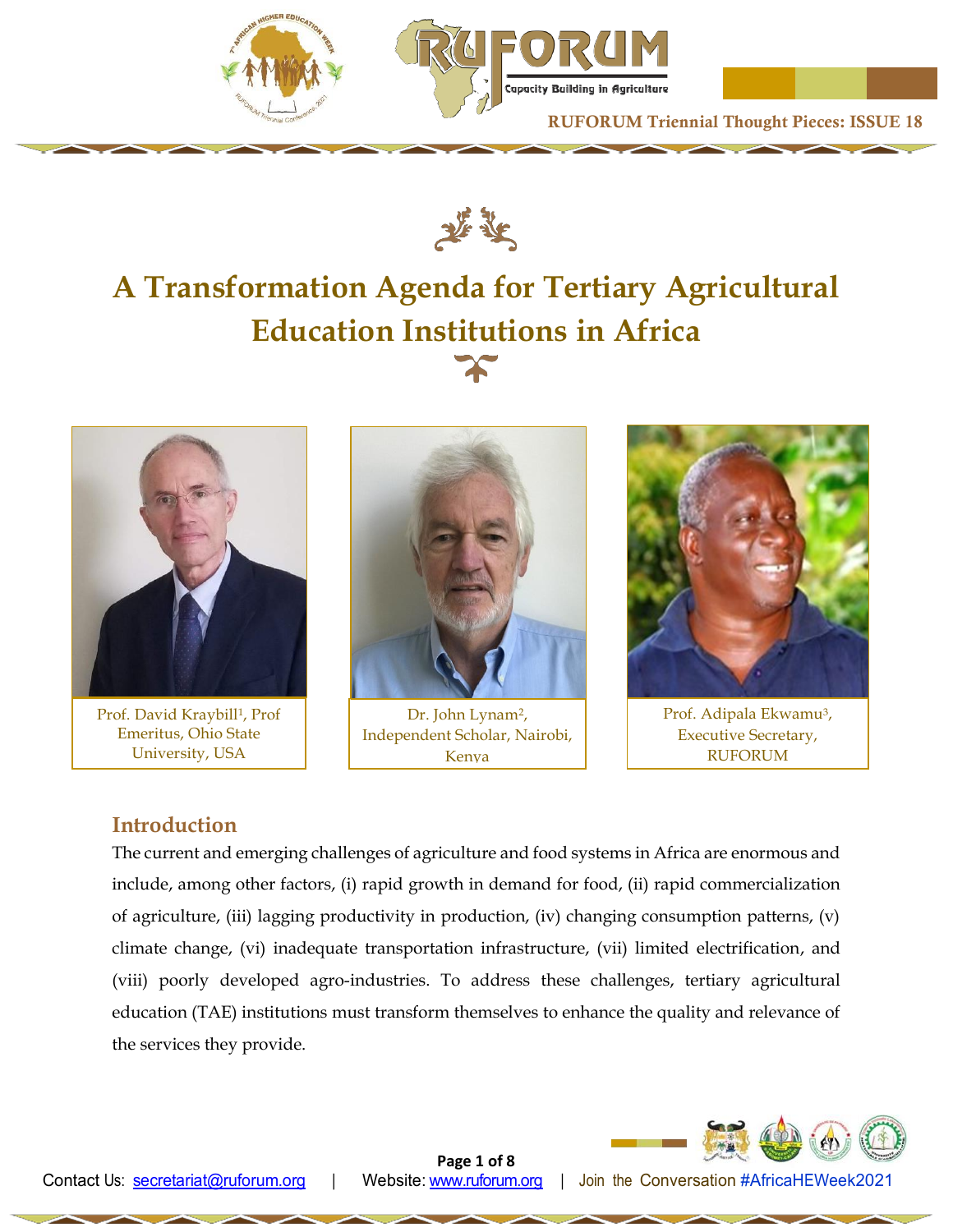

This paper summarizes pathways for transforming TAE institutions, drawing on the insights of the 40 writers who contributed chapters in a recent book on *Transforming Tertiary Agricultural Education in Africa* (Kraybill, Lynam and Adipala, 2022). The book was sponsored by RUFORUM, funded by Mastercard, and published by CABI (https://www.cabi.org/bookshop/book/9781789246544/).

# **Leadership, Management and Quality Assurance**

*Drawn from Chapter 6, "Leadership and Change Management to Transform Tertiary Agricultural Education Institutions" by Mabel Imbuga, Daniel N. Sila, and John Wesonga; also from Chapter 10, "Quality Assurance in Tertiary Education in Africa" by Violet Makuku and Salome Bukachi.*

Innovative TAE institutions in Africa are guided by an entrepreneurial vision based on evidence on labour market trends and on the knowledge and technology required for economic and social development. Academic leaders in these institutions do not wait for change to be forced upon them but, instead, proactively lead their institutions in new directions. Their leaders cultivate in themselves and their colleagues the critically-important dynamic capabilities of sensing, seizing and transforming (Teece, 2018).

Sensing in tertiary education leadership is the use of data and analysis regarding the training, knowledge and technology needs of the country and region where the TAE institution is located. The sensing capability manifests itself through (i) the alignment of institutional strategies with national, regional and continental priorities, (ii) the development of linkages with industry, (iii) interactions with communities and (iv) knowledge of best practices, such as learner-centred education and theme-driven research. Quality-assurance standards and procedures are also important components of the sensing capability. Seizing is the ability to move an academic institution or a team towards action. Once an evidence-based and compelling vision and narrative have been developed, dynamic leaders communicate, motivate, assemble and coordinate the required human, material and financial inputs. The seizing capability is the capacity and willingness to engage internal and external stakeholders, maintain open communication even in times of difficulty and conflict, build partnerships and networks and create sound policies and internal systems. *Transforming* is the reshaping of organizational culture, creation of shared values, empowering of colleagues and subordinates, embracing of innovation, and scaling up of

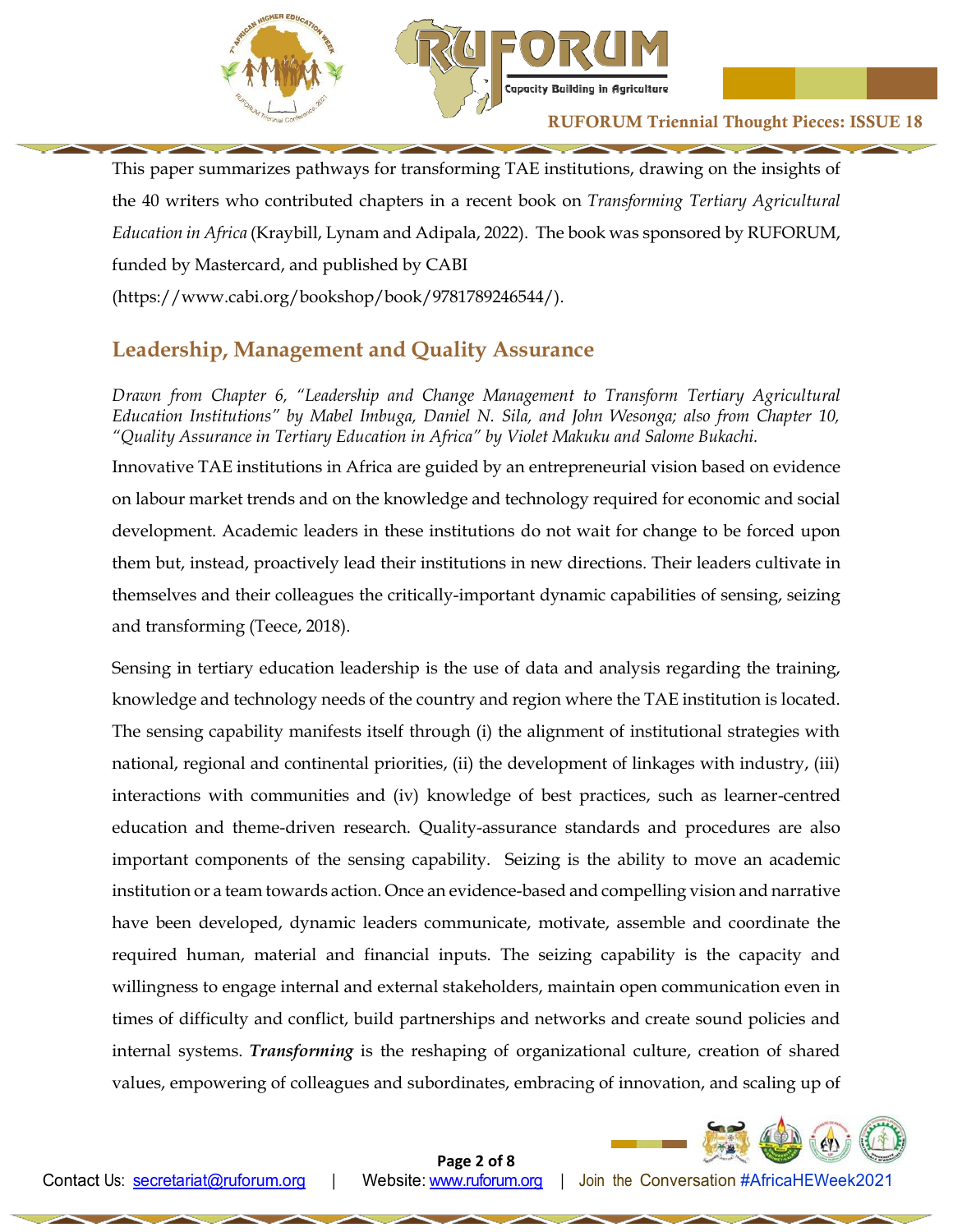

plans developed through sensing and seizing. Leaders possessing sensing, seizing, and transforming capabilities empower their institutions to learn from successes and failures, thereby constantly improving over time.

# **Curriculum, Teaching and Learning**

Drawn from Chapter 7, "Transformative Curricula and Teaching Methods to Meet Labour Market Needs in Tertiary Agricultural Education in Africa" by Keba Hulela, Joseph Mukuni, Might Kojo Abreh, Joseph Amooti Kasozi and David Kraybill.

Employability, including self-employment, is a widely held societal goal of higher education. To improve the employability of graduates, academic programs must target the competencies required by employers and the self-employed. Information about the required competencies is not readily available in most countries and therefore, higher-education systems and institutions must invest in labour market research and make the findings available to academic leaders, curriculum planners, and teachers. Competencies to be targeted can be identified through dialogue with employers and entrepreneurs, graduate tracer studies, and analysis of the task required by major occupations. Research should identify the competency gaps of graduates and learning objectives should be revised accordingly. Transformative TAE institutions can then identify effective curricular content, teaching methods and learning environments to support students in achieving those learning objectives. To gain the desired level of mastery, students need active and experiential learning activities, including laboratory exercises, fieldwork, industry and community exposure, internships, individual and group project- and problembased learning and service learning.

Transformative TAE institutions make use of the vast literature on the processes and stages of learning. They promote and support the use of pedagogical methods that facilitate active learning. Their educators encourage active inquiry by their students, aiming for them to achieve mastery of knowledge and skills, including soft skills, such as critical thinking and oral and written communication. Aware that many of their academic staff members have little or no formal training in pedagogy, transformative TAE institutions provide workshops and other training opportunities for teachers in the setting of learning objectives and the use of activelearning methods.



**Page 3 of 8**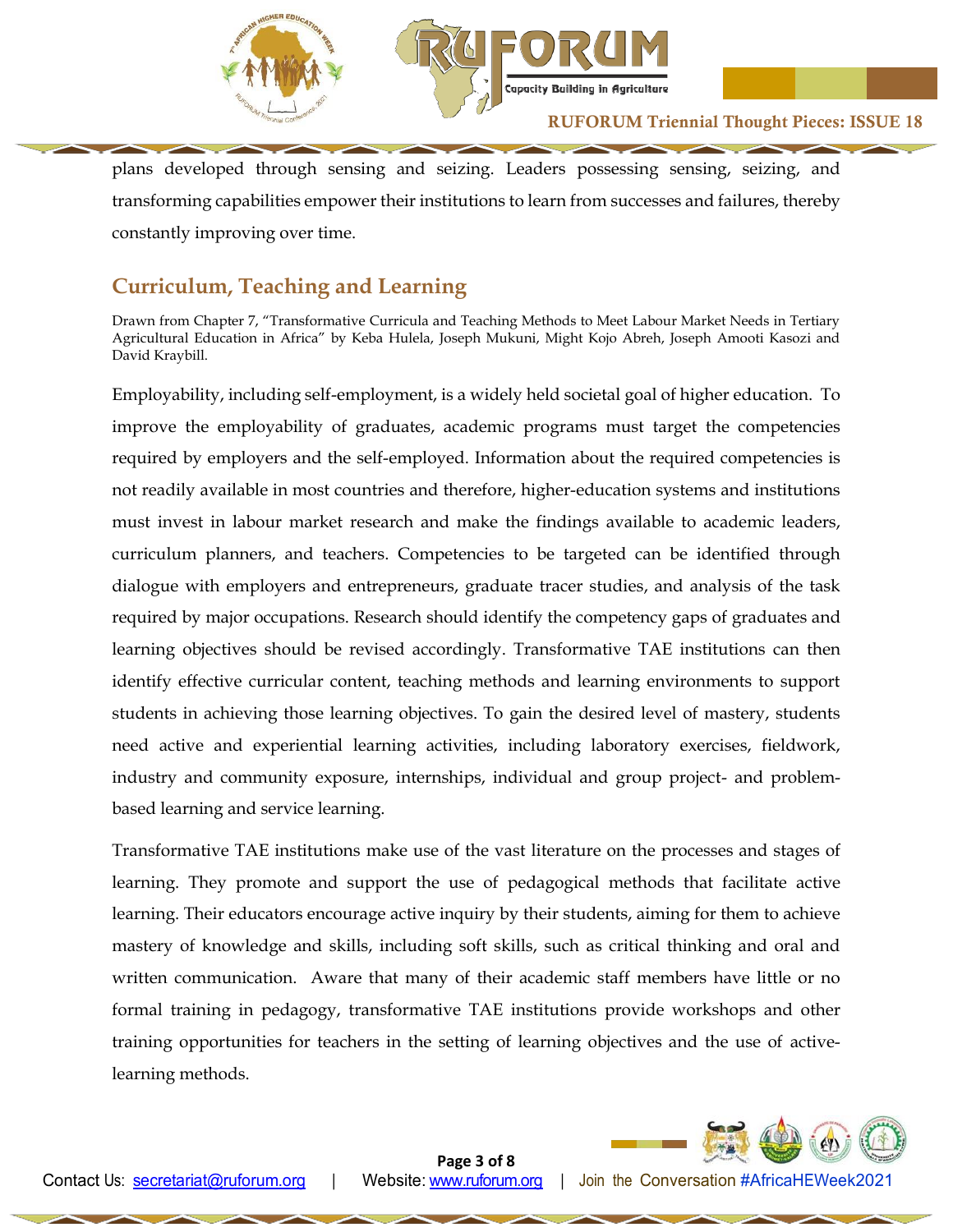

High- quality teaching is recognized and valued in transformative TAE institutions through rewards and accountability measures. Rewards may take the form of public recognition at annual ceremonies or include monetary awards, such as travel grants, book and computer allowances, personnel promotions and salary increases. Accountability measures include curricular review and peer and student review of teaching.

# **Research and Innovation**

Drawn from Chapter 8, "Transformative Research and Innovation Capacity in Tertiary Agricultural Education in Africa" by Clesensio Tizikara, Paul Nampala, David Nielson, Nienke Beintema, Patrick Okori and John Lynam.

The research goals of the transformative TAE institution are to produce useful knowledge and technology, train the next generation of researchers, ensure relevance of the curriculum, keep the skills of faculty up-to-date, and participate in international research networks. The transformative TAE institution views research as an interim rather than final output. Research publications are essential for communicating findings to scientific colleagues, but they are not sufficient to provide society with a reasonable return on its investment in the research process. Innovation is the process of translating research findings into solutions to economic, social and environmental problems. Whenever possible, transformative TAE institutions extend the research process by producing innovations and sharing ideas to improve human well-being and environmental sustainability based on the knowledge they have generated.

The leaders of these transformative TAE institutions understand that the volume and quality of innovations can be increased by establishing an internal value chain for research, beginning with the initial inquiry and ending with dissemination - and, where appropriate, commercialization of information and technologies. They assist their researchers in convening community and private stakeholders to stimulate research-based innovation. Such engagement informs researchers of problems to be investigated and provides insights into how the new knowledge can be translated into solutions. The internal research value chain in transformative TAE institutions includes provision of research services, such as notifying researchers of grant opportunities, convening research teams to prepare proposals, promoting and supporting research partnerships, providing efficient financial management and timely dispersal of research funds, supporting the mentorship of young researchers by senior researchers, securing funding

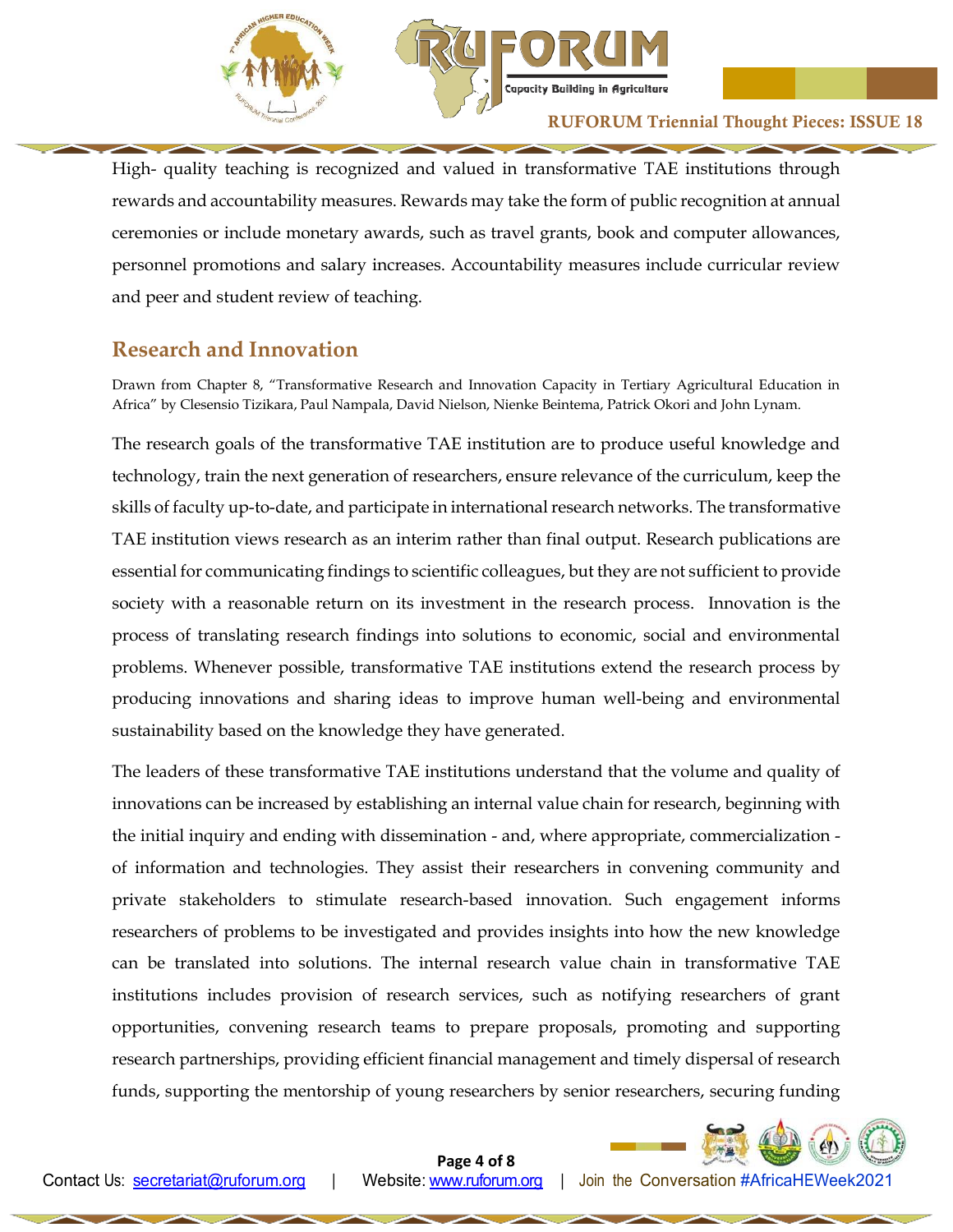



for research infrastructure and equipment, managing intellectual property, supporting prototyping of innovations, providing editorial and communication support for dissemination of findings and convening research and innovation conferences.

Researchers in transformative TAE institutions work in multidisciplinary and multi-agency teams, and leaders support and reward the resulting teamwork. This is important because many of the pressing issues in agriculture and food systems are multi-faceted and require investigation by researchers from multiple disciplines. In addition to promoting collaboration across disciplines, transformative TAE institutions promote collaboration with outside organizations. Transformative TAE institutions also collaborate with the private sector, communities and NGOs to develop particular innovations and build innovation ecosystems (see next section).

In particular, transformative TAE institutions collaborate intensively with National Agricultural Research Institutions (NARIs) to develop research proposals and carry out research projects. Their graduate students conduct their research in NARI labs and test sites where they engage in research collaborations with local, regional and international institutions and networks. Compared to NARIs, TAE institutions have an advantage in undertaking disciplinary research, supported by graduate students, whether plant breeding, pathology, soil science, food technology, etc. In some cases, multi-disciplinary programs are developed focused on problems of core stakeholders. Given the limited research capacities in African countries, TAE and NARI research should be complementary and reinforce each other.

# **Outreach and Community Development**

Drawn from Chapter 9, "Transformative Outreach in Tertiary Agricultural Education in Africa" by Milcah Mulu Mutuku, Nancy W. Mungai, Duncan Ongeng, Daniel Sherrard and Festus Annor-Frempong.

Engaging with organizations, groups and individuals outside the university is a high priority of transformative TAE institutions. They engage in two-way information-sharing with a variety of external groups or communities, including farmers, businesses, citizens' groups, NGOs and local and national governments.

Community engagement is a particularly effective way in which transformative TAE institutions can discover and understand current and emerging economic, social and cultural needs. The



**Page 5 of 8**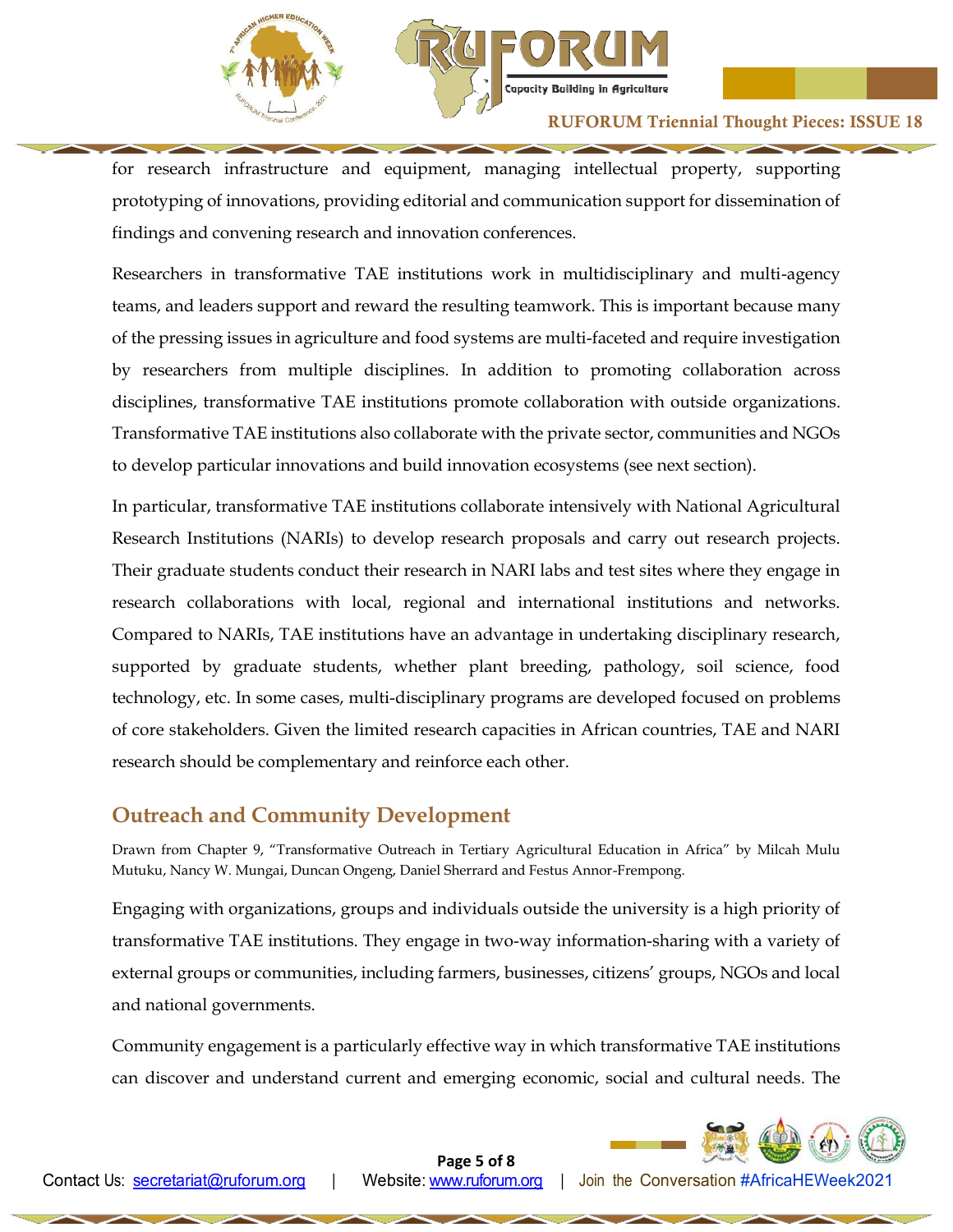

information and understanding gained by faculty and students through community engagement aids in (i) identifying competencies needing to be taught in academic programmes, (ii) providing experiential learning opportunities for students, and (iii) identifying relevant research topics, sites and populations to be studied by both students and faculty. Engaging with communities has a catalyzing influence on the mindsets of faculty and students. It changes the internal culture of an institution, motivating it to be outward looking, innovative, entrepreneurial and socially responsive. University interactions with the community build knowledge-driven and mutually beneficial external partnerships. Curricula, course content and teaching methods evolve as faculty and students gain a deeper understanding of the knowledge and skills needed to solve pressing societal problems. Research agendas become more relevant as faculty, students and communities work together to conduct research which produces information, procedures and technologies to solve real-world problems. Inspired by their community engagement experiences, graduates of transformative TAE institutions leave their universities committed to lifelong learning and inspired to continue to make a difference in the world.

In the transformative TAE institutions, outreach is a prioritized activity, equal to teaching and research. It is promoted in universities through both the formal system (e.g. mission and vision statements, strategy documents, policies and incentive and support systems) and the informal system (e.g. the institutional culture). Outstanding outreach is recognized and rewarded through staff promotion, tenure, annual performance evaluation, salary and public recognition (e.g. through annual award ceremonies). Whenever possible, faculty and students are encouraged to link outreach to teaching and research rather than to view them as separate activities.

# **Entrepreneurship**

Drawn from Chapter 12, "Entrepreneurship and the Role of Universities in Generating Youth Employment in Africa" by Anthony Egeru, Sylvanus Mensah, Serge Abihona and Adnane Alaoui Soulimani; also from Chapter 13, "Transformative Technical and Vocational Training in Tertiary Agricultural Education in Africa" by Abraham Sarfo and Caroline Mutepfa.

Entrepreneurship training is an important way in which transformative TAE institutions, both universities and training institutes, build the livelihood and leadership capabilities of youth and



**Page 6 of 8**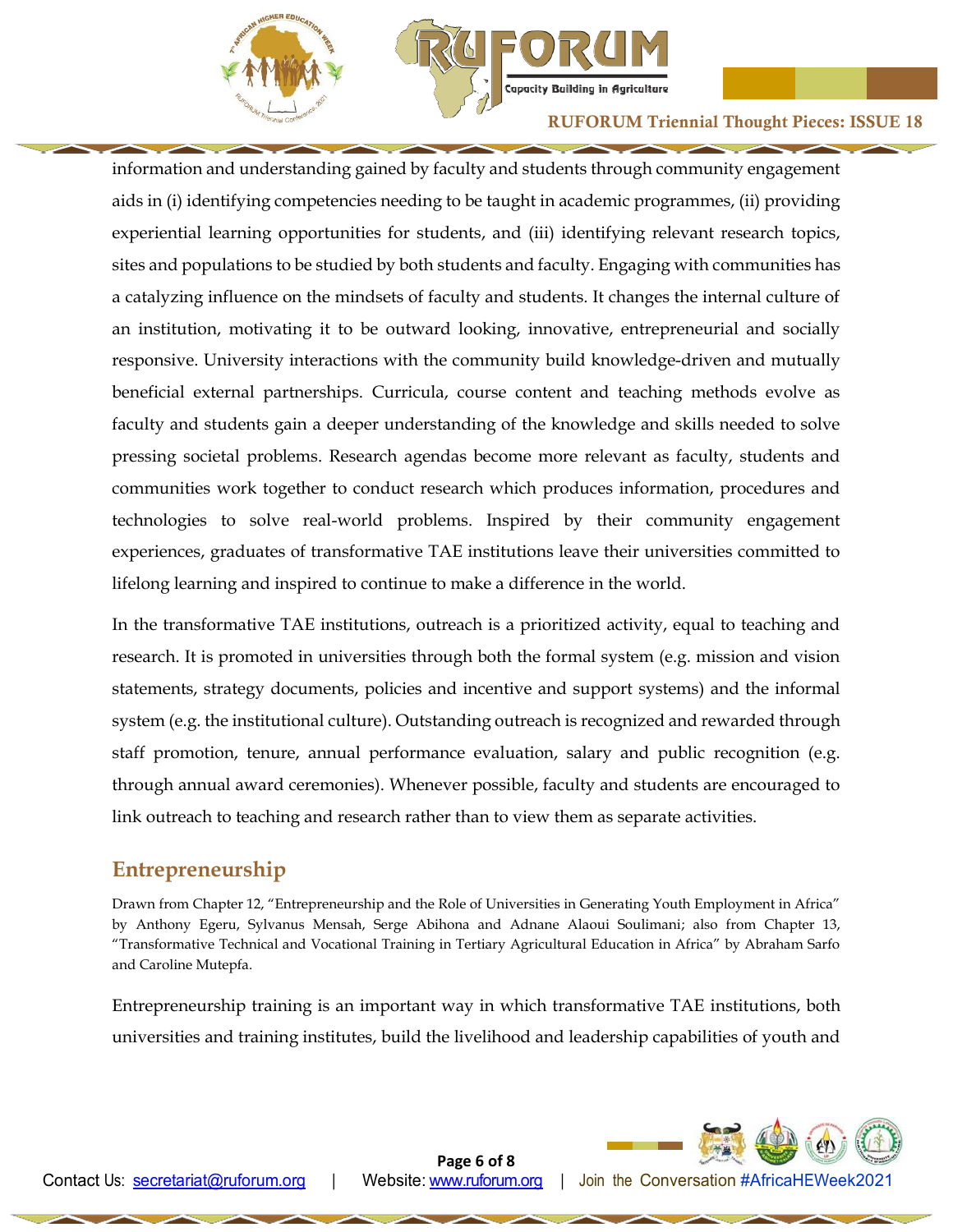

adults.<sup>1</sup> The most important contribution of TAE institutions to entrepreneurship can be made in the early startup stage, a period when businesses face enormous challenges and failure rates are high. They do this by providing training and support for early-stage entrepreneurs through courses and workshops on the principles and practices of entrepreneurship and by establishing and operating business incubators, hubs and accelerators. They also connect and partner with the private sector and other actors in the innovation ecosystem, and they help reform national and local policies affecting entrepreneurs.

Problem-based, practical and experiential learning is a primary pillar of entrepreneurship programmes in transformative TAE institutions. After completing core courses in developing a business plan, students and participating community members are given the opportunity to launch an enterprise in a business incubator operated by the university or other organizations. Mentoring of student entrepreneurs is provided by established entrepreneurs, including the institutions' graduates who have become successful entrepreneurs.

The transformative TAE institution is an active member of Pan-African networks promoting entrepreneurship. These networks, such as the Regional Universities Forum for Capacity Building in Agriculture (RUFORUM) and Comprehensive Africa Agriculture Development Programme (CAADP), are sources of activities and programmes to (i) train the trainers, (ii) train entrepreneurs, and (iii) model entrepreneurship and incubation programmes, which can be adapted by TAE institutions to suit their local needs and contexts.

### **Inclusivity**

l

Drawn from Chapter 11, "Gender Considerations and Practices for Transforming Tertiary Agricultural Education in Africa" by Jemimah Njuki and Salome Bukachi.

A commitment to inclusivity permeates the processes underlying student recruitment, student admissions and services, staff hiring, academic programmes, course content, teaching methods and research and outreach in transformative TAE institutions. The aim of inclusivity in higher

 $1$  TAE institutions differ in where entrepreneurship training is housed and how it is treated in the curriculum. In some institutions, it is housed in an agricultural economics department or a business school and the two may offer joint courses. In some institutions, it is taught as a specialization culminating in a degree while in other institutions, it is taught as a topic within degree programs of food technology, agricultural engineering, animal production systems, or other disciplines.



**Page 7 of 8**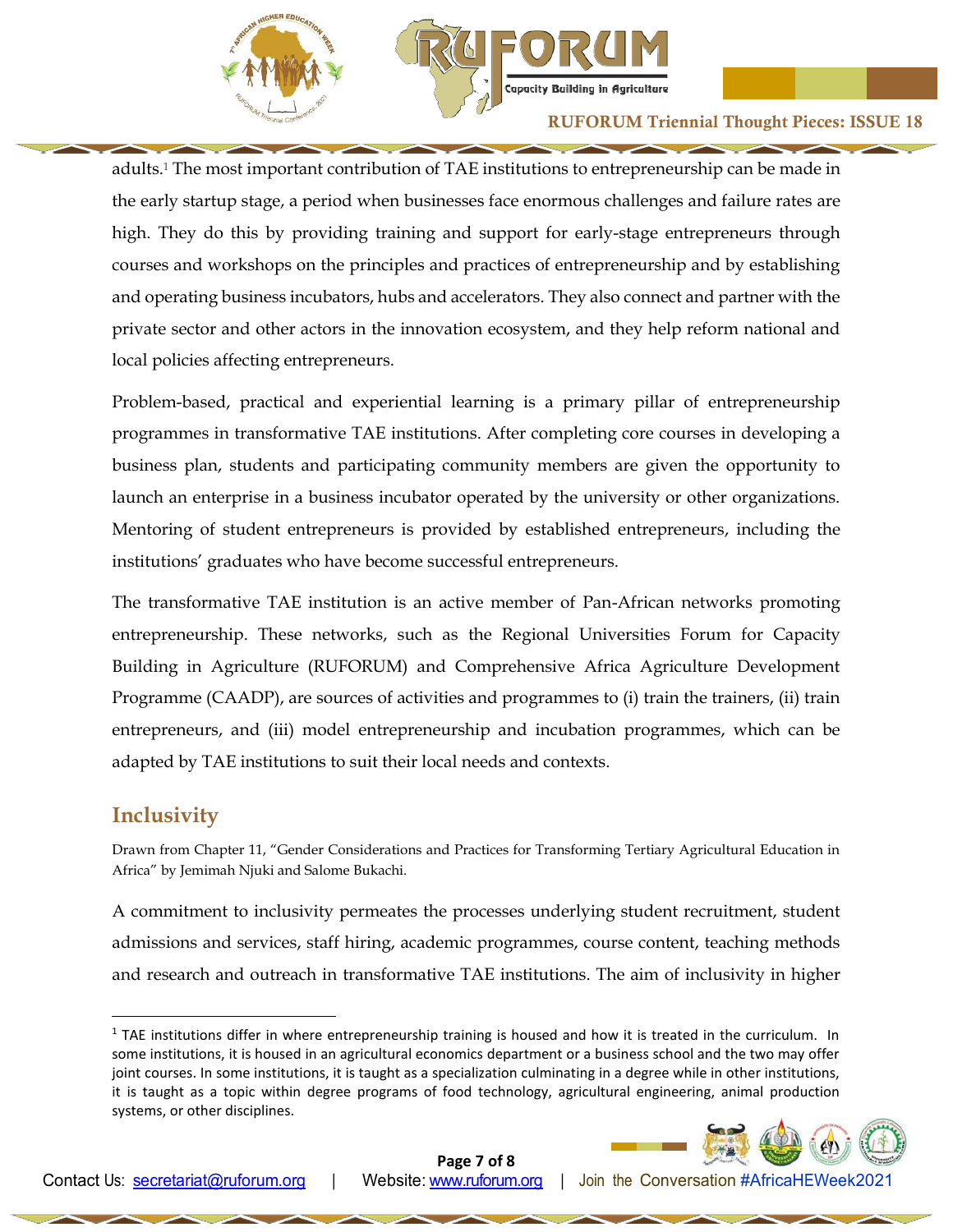



education is to increase the representation of students and staff from under-represented groups and to transform organizational culture and mindsets - and hence, academic and institutional services - to reflect greater diversity of ideas, interests and realities. For TAE in Africa, inclusivity means facilitating the inclusion of women, individuals with disabilities and economically disadvantaged students.

Transformative TAE institutions embrace equality of women as essential to human rights, strengthening households and communities and improving agricultural productivity. Gender equality is embedded in the institutional policy and organizational culture. Formal and informal leaders shape the organizational culture through their attitudes and actions, influencing the mindsets of staff and students towards mainstreaming gender equality across their institutions. Transformative institution mainstreams gender through policies, structures and processes, including targeted scholarships, policy and practices addressing sexual and other violence toward women, increased hiring of female educators and leaders, gender-informed pedagogy, gender sensitization training, mentoring and relevant infrastructure improvements. Researchers in transformative TAE institutions examine a wide range of topics through the lens of gender. Their research teams often include a gender specialist and many of their agronomists, plant breeders, soil scientists, economists, engineers and other scientists have attained secondary specializations in gender.

# **Networking and Partnerships**

Drawn from Chapter 14, "Network Approaches to Transforming Tertiary Agricultural Education in Africa" by Florence Nakayiwa and John Lynam; also from Chapter 16, "Transnational Partnerships in Tertiary Agricultural Education in Africa" by Peter Koehn, David Kraybill and Isaac Minde.

The internal processes leading to transformation of TAE institutions are enhanced and facilitated by external institutional linkages. Within their home country, transformative TAE institutions are strongly linked with national agricultural research institutes (NARIs), other research institutes, and private sector organizations that are part of the national agricultural innovation system.

Within the African continent, transformative TAE institutions participate and are trend-setters in tertiary education partnerships such as RUFORUM. By operating at a regional and sub-regional level, RUFORUM generates economies of scope and fosters specialization in areas with



**Page 8 of 8**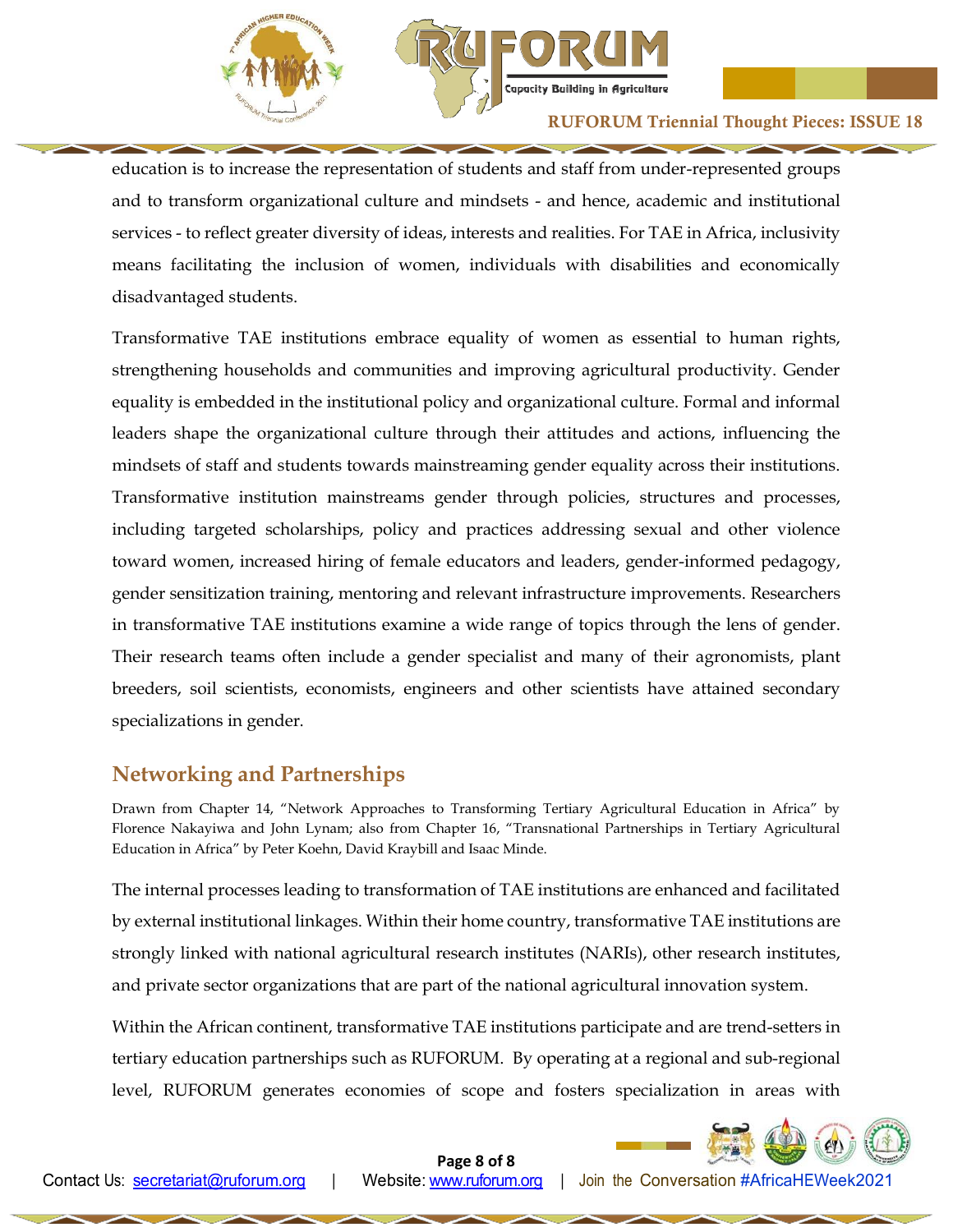



significant capacity constraints, especially in the development of high-quality, graduate programmes. RUFORUM aids faculties in filling capacity gaps through collaborative graduate programmes, competitive research grants, and training on methods and technology to improve teaching. Through meetings, electronic communication channels, and printed publications, member institutions learn about high-quality programmes in other institutions, providing a constructive environment in which best-practice models of teaching, administration and research can evolve.

Transformative TAE institutions build global connections through transnational partnerships with universities in both the Global South and the Global North. These partnerships vary in their scope with some limited to research while others are comprehensive capacity-building initiatives. In both cases, transnational partnerships are a means for TAE institutions to develop capacity to meet global standards and to gain global visibility and access to global fundings.

# **Conclusion**

Population, food-system, and environmental challenges present TAE institutions with an opportunity to produce human capital, knowledge and technology to fill resource gaps and provide sustainable solutions. To seize this opportunity, TAE institutions must transform themselves internally. The transformation agenda described in this paper is demand-driven, strategic, collaborative and adaptive. The goal of the agenda is to unlock the talents of faculty, students and graduates and facilitate collaboration with farmers, consumers, communities, businesses and governments to solve the practical problems of agricultural and food systems. Human talents and ingenuity are unlocked and fostered in an institutional environment which embraces innovation and change, rewards achievement and provides the necessary environment, infrastructure and equipment. The task of TAE leaders is to create strategies, structures and systems in support of such an environment.

# **References**

Kraybill, David, John Lynam and Adipala Ekwamu. (2022). *Transforming Tertiary Agricultural Education in Africa*. Oxforshire: CABI.



**Page 9 of 8**

Contact Us: [secretariat@ruforum.org |](mailto:secretariat@ruforum.org) Website: [www.ruforum.org |](http://www.ruforum.org/) Join the Conversation #AfricaHEWeek2021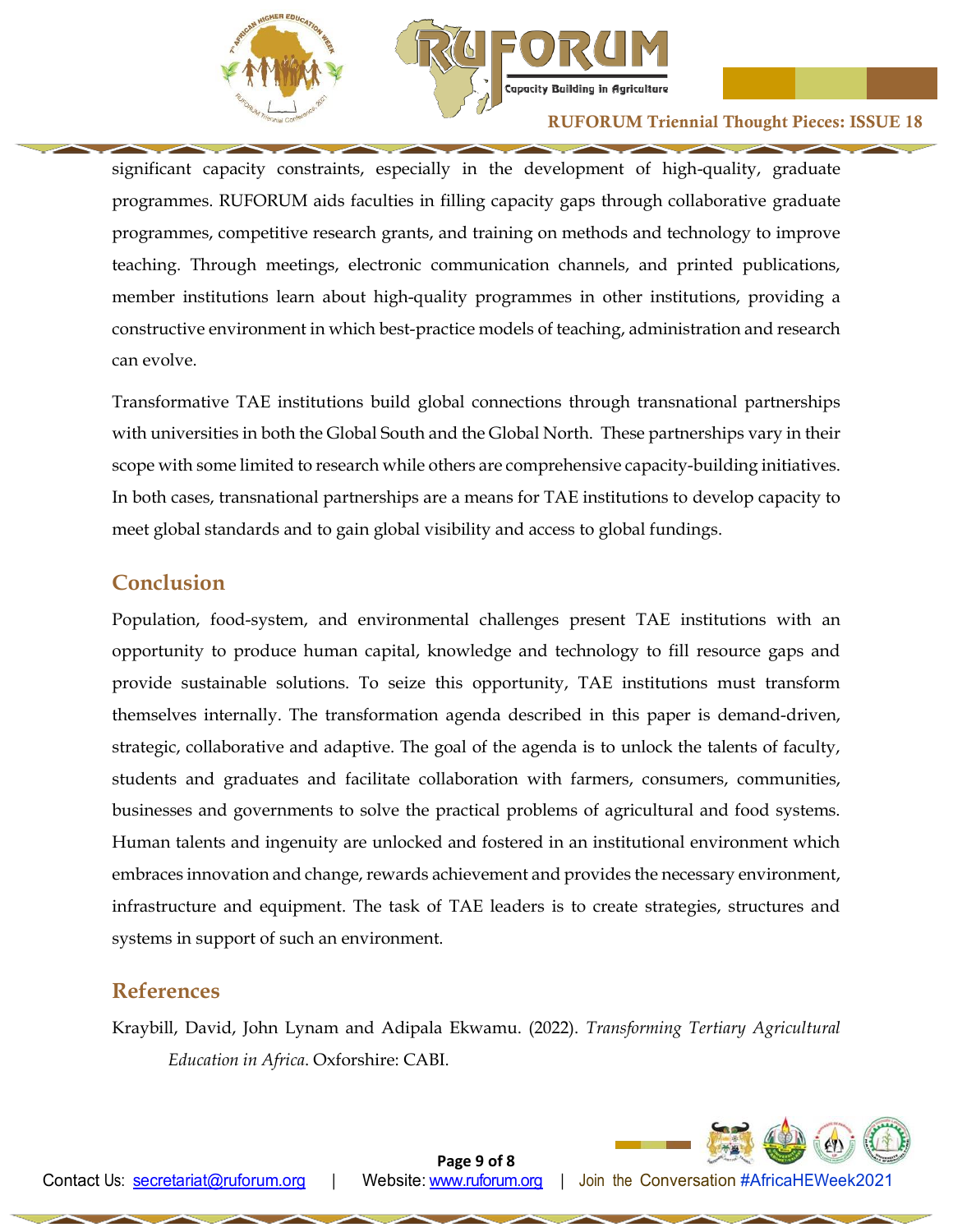

Teece, D.J. (2018) Managing the university: Why "organized anarchy" is unacceptable in the age of massive open online courses. *Strategic Organization* 16(1), 92–102. Available at: <https://doi.org/10.1177/1476127017732760> (accessed 13 June 2021).

#### *About the Authors:*

**<sup>1</sup>***Dr. David Kraybill is a Professor Emeritus of Agricultural, Environmental, and Development Economics at The Ohio State University (OSU). He holds a PhD degree in Agricultural Economics from Virginia Tech in USA. Over the past 40 years, has worked in research, teaching, and project management in Africa, authoring papers and editing books on agriculture, rural development, and higher education. His current research focus is human and institutional capacity development in higher education in developing countries. From 2011-2017, he was Resident Director of a USAIDfunded project on human and institutional capacity building in Tanzania, based at Sokoine University of Agriculture. He was a Fulbright Scholar at Makerere University (Uganda); served as Director of the Center for African Studies (OSU); chaired curriculum committees for a collaborative Masters degree program in agricultural economics in Africa; directed African studyabroad programs (OSU); taught short courses on economics, econometrics, and policy analysis in Africa; served on editorial boards of seven academic journals; and has taught undergraduate and graduate courses on African economic development, global food security, microeconomics, and computable general equilibrium analysis (OSU). He has consulted for the World Bank, USAID, IFPRI, RUFORUM, Rockefeller Foundation, U.S. Department of Agriculture, Southeast Consortium for International Development, and numerous governments and other organizations.*

*<sup>2</sup>Dr. John Lynam has over 30 years' experience in tropical agricultural research in Latin America, sub-Saharan Africa and Asia. His expertise centres on smallholder-led agricultural development in the tropics. his work focuses on agricultural research in both national and international systems, working within commodity, farming system, and Natural Resources Management (NRM) programmes. He served as the economist in the Cassava Program at CIAT and then joined the Food Security Division of the Rockefeller Foundation based in Nairobi, Kenya. Following a couple years with the Kilimo Trust in Uganda, he has since worked as a consultant with such international development organizations as the World Bank, FAO, ILRI, the World Fish Centre, the Bill and Melinda Gates Foundation, the World Vegetable Centre and the CGIAR. He served as chair of the board of trustees of the World Agroforestry Centre, and also served on the board of CIFOR. He also chaired the advisory committee of the Collaborative Crop Research Program of the McKnight Foundation. He also served on the program oversight panel of Aquatic Agricultural Systems and the independent science advisory panel of Drylands CRP. He holds a B.S. in agricultural economics from Ohio State University, an M.A and Ph.D. from Stanford University's Food Research Institute.*



**Page 10 of 8**